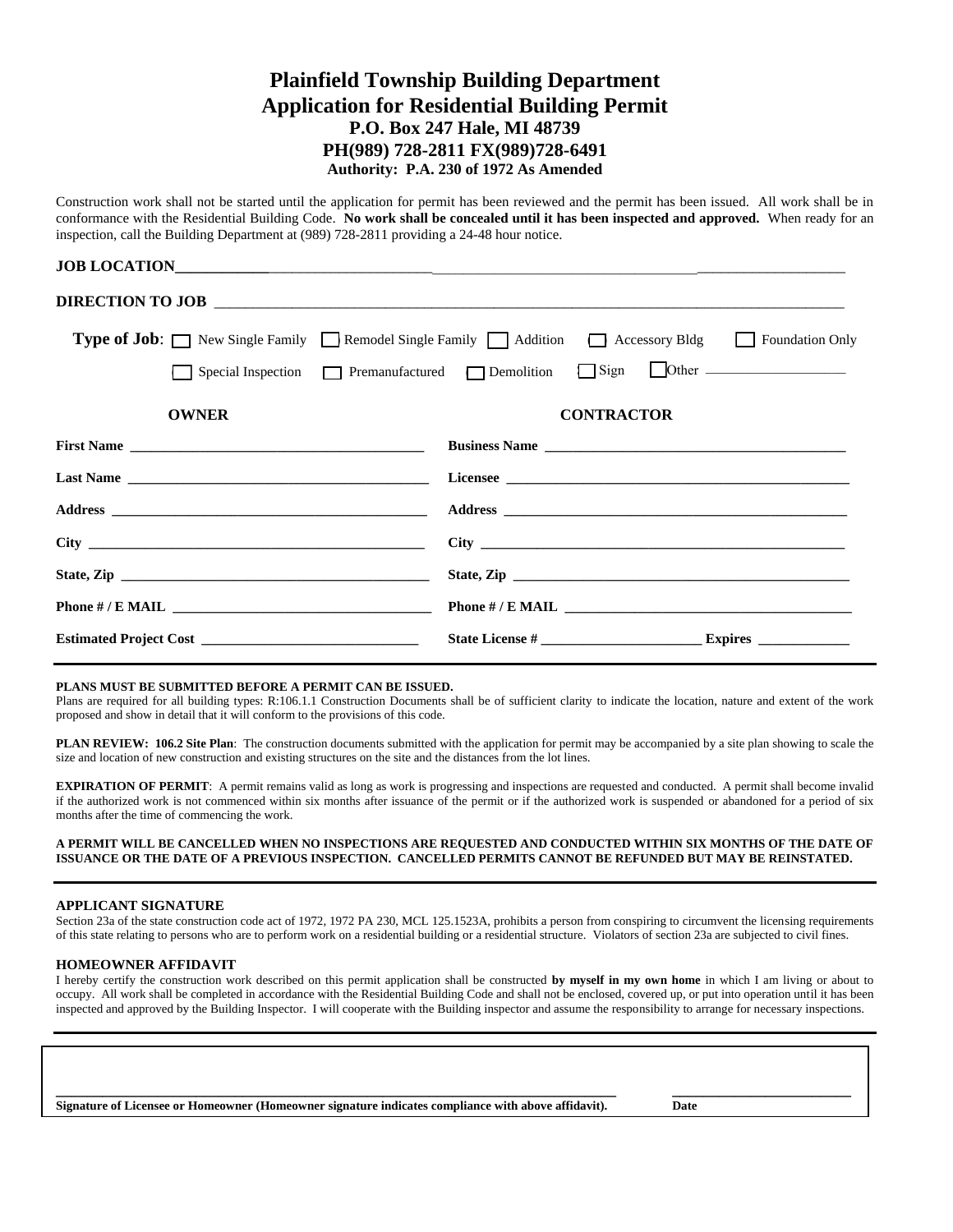### GENERAL INFORMATION: APPLICATION FEE IS NON-REFUNDABLE PLAN REVIEW IS REQUIRED FOR ALL NEW HOMES, ADDITIONS, MANUFACTURED HOMES, AND ALL COMMERCIAL WORK.

## INSPECTION FEES SHALL BE CHARGED ACCORDING TO THE FEE CHART BELOW. INITIAL FEES ARE SUBJECT TO PLAN REVIEW REQUIREMENTS AND MAY BE AMMENDED PRIOR TO PERMIT ISSUANCE.

WORK STARTED WITHOUT PERMIT IS AN ADDITIONAL \$100.00 OR EQUAL TO PERMIT FEE, WHICHEVER IS LESS.

### BUILDING PERMIT FEE CHART

| LESS.                            |                    |              |              |                              |                    |              |              |
|----------------------------------|--------------------|--------------|--------------|------------------------------|--------------------|--------------|--------------|
| <b>BUILDING PERMIT FEE CHART</b> |                    |              |              |                              |                    |              |              |
|                                  |                    |              |              |                              |                    |              |              |
| <b>RESIDENTIAL BUILDINGS</b>     | <b>FEE</b>         | # OF         | <b>TOTAL</b> | <b>COMMERCIAL</b>            | <b>FEE</b>         | #OF          | <b>TOTAL</b> |
|                                  |                    | <b>ITEMS</b> |              |                              |                    | <b>ITEMS</b> |              |
| <b>Application Fee</b>           | \$35.00            | 1            | \$35.00      | <b>Application Fee</b>       | \$35.00            |              |              |
| <b>Residential Plan Review</b>   | \$90.00            |              |              | <b>Commercial Plan</b>       |                    |              |              |
| <b>Basement</b>                  | \$0.06             |              |              | Review                       | \$225.00           |              |              |
| Crawl Space                      | \$0.05             |              |              | Foundaton/Footing            | \$0.12             |              |              |
| Slab                             | \$0.06             |              |              | New Construction:            |                    |              |              |
| <b>First Floor Living Area</b>   | \$0.10             |              |              | Less than 1000 sq ft         | \$0.15             |              |              |
| Second Floor Living Area         | \$0.09             |              |              | 1001 - 2500 sq ft            | \$0.12             |              |              |
| <b>Remodel Existing</b>          | \$0.10             |              |              | 2501-5000 sq ft              | $\overline{$}0.10$ |              |              |
| <b>Deck</b>                      | $\overline{$}0.10$ |              |              | 5001-10,000 sq ft            | \$0.08             |              |              |
| Encl. Porch/Breezeway            | \$0.10             |              |              | Over 10,000 sq ft            | \$0.06             |              |              |
| Addition: Less than 400'         | \$0.12             |              |              | <b>Remodel Existing</b>      | \$0.10             |              |              |
| Addition: More than 400'         | \$0.11             |              |              | Footing Inspection           | \$45.00            |              |              |
| Garage: Attached                 | \$0.07             |              |              | Foundation Insp.             | \$45.00            |              |              |
| Garage: Detached                 | \$0.09             |              |              | <b>Backfill Inspection</b>   | \$45.00            |              |              |
| Pole Barn/Storage                | \$0.08             |              |              | Rough Inspection             | \$45.00            |              |              |
| New/Replacement Roofs            | \$0.10             |              |              | <b>Insulation Inspection</b> | \$45.00            |              |              |
| Footing Inspection               | \$45.00            |              |              | Additional/Final Insp.       | \$45.00            |              |              |
| Foundation Insp.                 | \$45.00            |              |              | Special/Safety Insp          | \$45.00            |              |              |
| <b>Backfill Inspection</b>       | \$45.00            |              |              |                              |                    |              |              |
| Rough Inspection                 | \$45.00            |              |              | <b>SUBTOTAL</b>              |                    |              |              |
| Insulation Inspection            | \$45.00            |              |              |                              |                    |              |              |
| Additional/Final Insp.           | \$45.00            |              |              |                              |                    |              |              |
|                                  |                    |              |              |                              |                    |              |              |
| <b>SUBTOTAL</b>                  |                    |              |              |                              |                    |              |              |
| <b>FLAT FEES:</b>                |                    |              |              |                              |                    |              |              |
| Demolition                       | \$50.00            |              |              |                              |                    |              |              |
| Mobile/Modular                   | \$165.00           |              |              |                              |                    |              |              |
| Mobile Home Park Fee             | \$35.00            |              |              |                              |                    |              |              |
| Sign Fee                         | \$45.00            |              |              |                              |                    |              |              |
| <b>Reistatement Fee</b>          | \$50.00            |              |              |                              |                    |              |              |
| Special/Safety Insp.             | \$45.00            |              |              |                              |                    |              |              |
| Work Started w/o Permit          | \$100.00           |              |              |                              |                    |              |              |
| <b>TOTAL OF FEES</b>             |                    |              |              |                              |                    |              |              |

NOTE: SHEDS (STORAGE BUILDINGS) LESS THAN 200 SQUARE FEET DO NOT REQUIRE A BUILDING PERMIT. RE-SHINGLE AND RE-SIDING ONLY (WITHOUT BOARD REPLACEMENT) DO NOT REQUIRE A PERMIT.